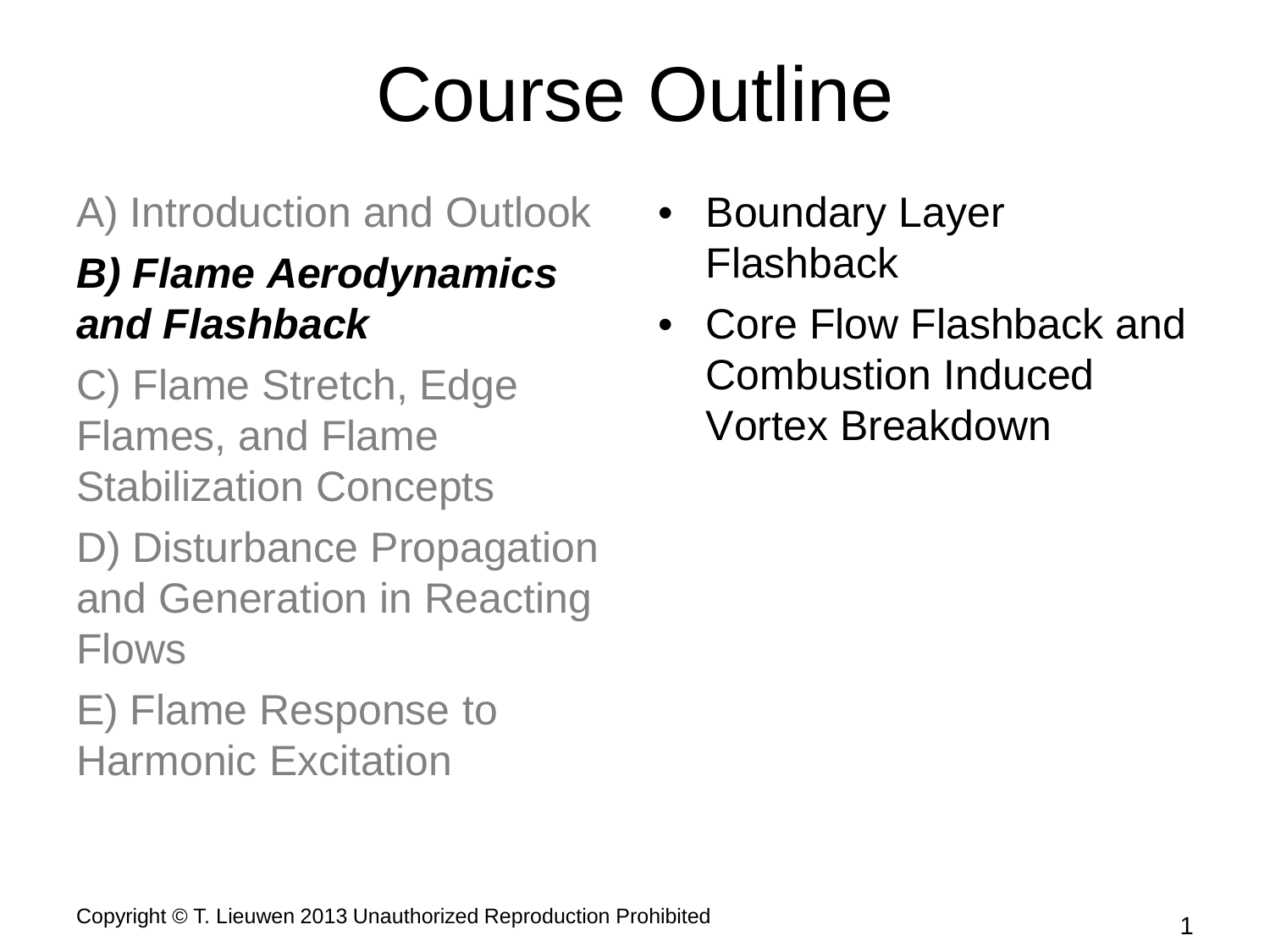## Flashback and Flameholding

- Flashback:
	- Upstream propagation of a premixed flame into a region not designed for the flame to exist
	- Occurs when the laminar and/or turbulent flame speed exceeds the local flow velocity
		- Reference flow speed and burning velocity?
- Flameholding:
	- Flame stabilizes in an undesired region of the combustor after a flashback/autoignition event
	- Problem has hysteretic elements
		- Wall temperature effects
		- Boundary layer and swirl flow stability effects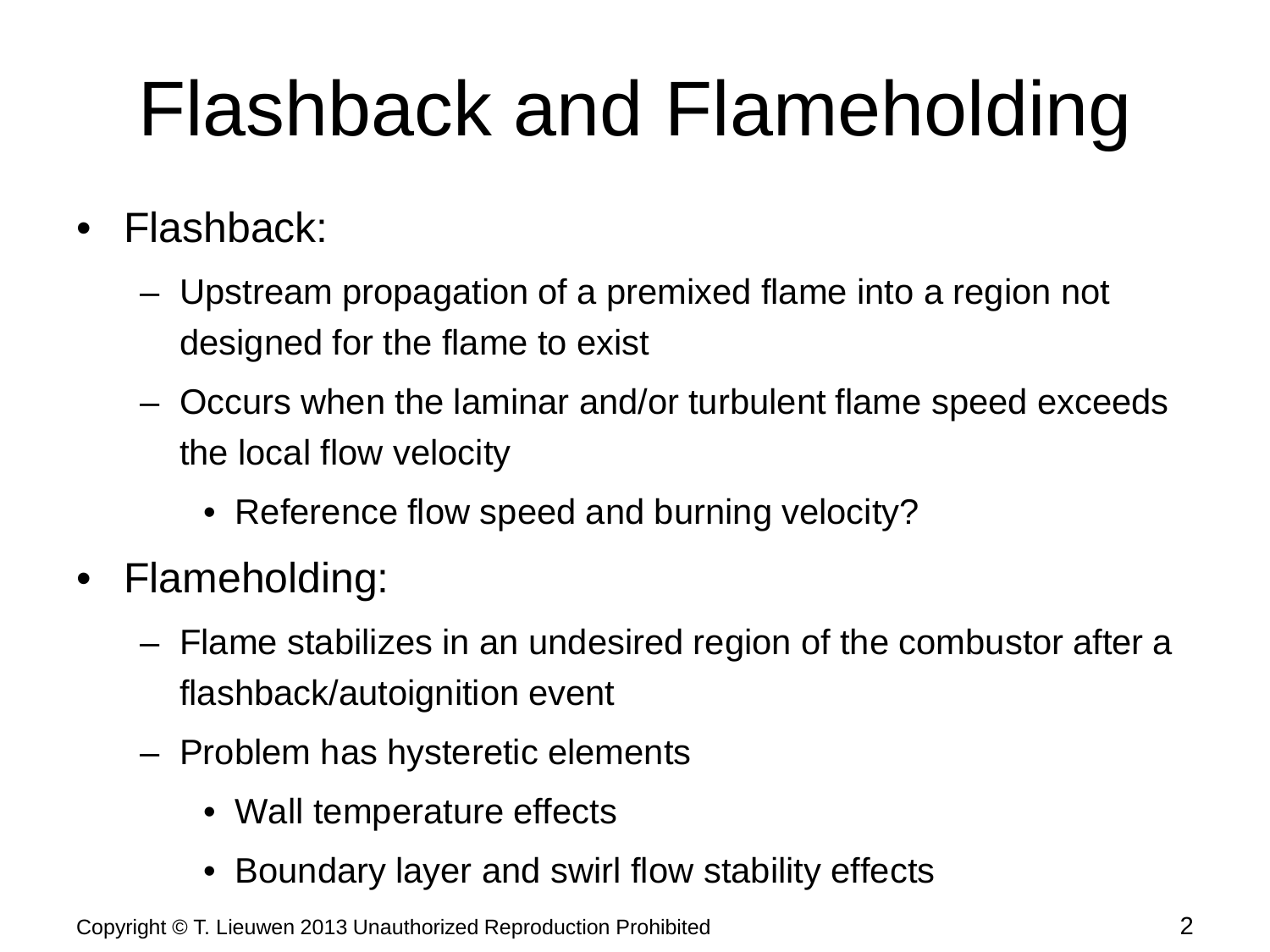## Flashback and Flameholding Mechanisms

- Flashback in the boundary layer
- Flame propagation into core flow
	- We'll focus on swirl flows
- Combustion instabilities
	- Strong acoustic pulsations lead to nearly reverse flow
		- Note: p'/p~u'/c=Mu'/u
		- i.e.  $u' / u = (1/M)p'/p$

*Show video*

Heeger *et al.* Exp. In Fluids 2010

- Significance of above mechanisms is a strong function of:
	- Fuel composition
	- Operating conditions
	- Fluid mechanics

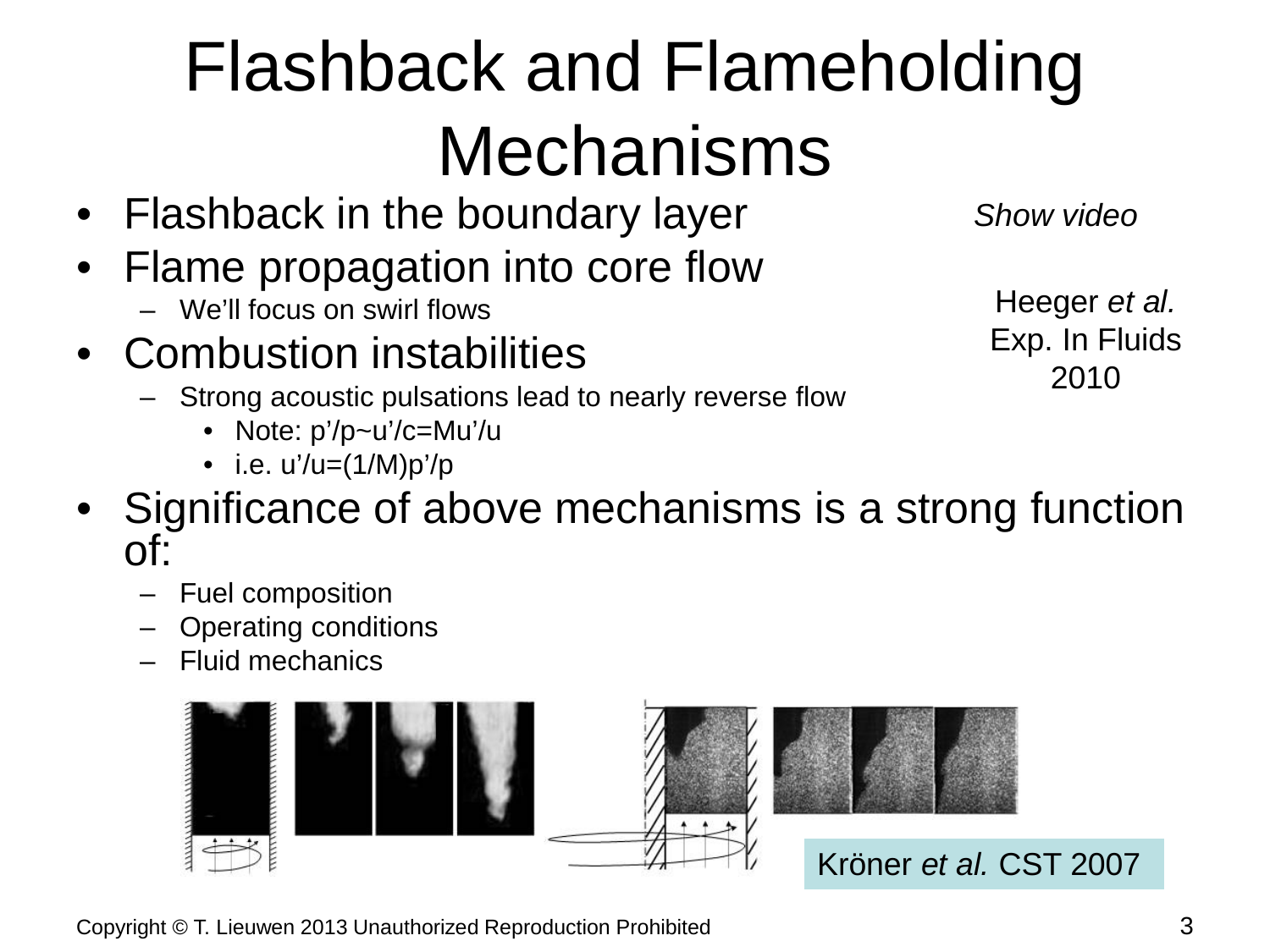# Course Outline

#### A) Introduction and Outlook

#### *B) Flame Aerodynamics and Flashback*

C) Flame Stretch, Edge Flames, and Flame Stabilization Concepts

D) Disturbance Propagation and Generation in Reacting Flows

E) Flame Response to Harmonic Excitation

#### • *Boundary Layer flashback*

• Core Flow Flashback and Combustion Induced Vortex Breakdown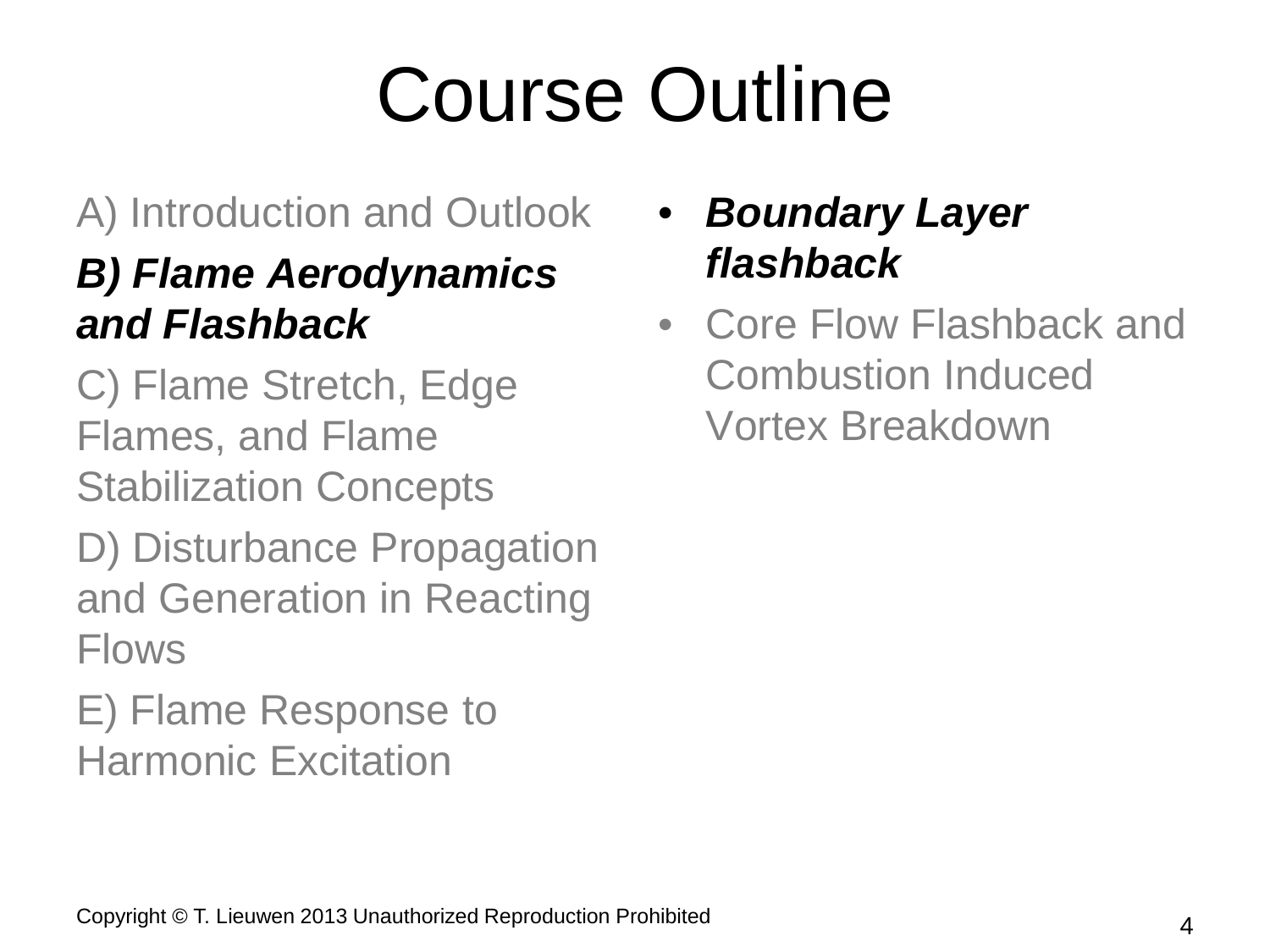## Boundary Layer Flashback-Classical Treatment

- Neglects effects of
	- Heat release (changes approach flow)
	- Stretch (changes burning velocity)
- Flashback occurs if flame speed exceeds flow velocity at distance,  $\delta_q$ , from the wall

$$
u_x(y = \delta_q) = s_d^u(y = \delta_q)
$$

– Expanding velocity in a Taylor series, establish flashback condition:

$$
u_x(y = \delta_q) \approx \frac{\partial u_x}{\partial y} \delta_q \Rightarrow \frac{g_u \delta_q}{s_u^u} = 1
$$

 $-$  Assuming, $\delta_{q}\sim\delta_{\scriptscriptstyle F}$ , define flashback Karlovitz number  $u$ <sup> $U$ </sup> $F$ *u d*  $Ka = \frac{g}{g}$ *s*  $=\frac{g_u\delta_u}{\mu}$ 



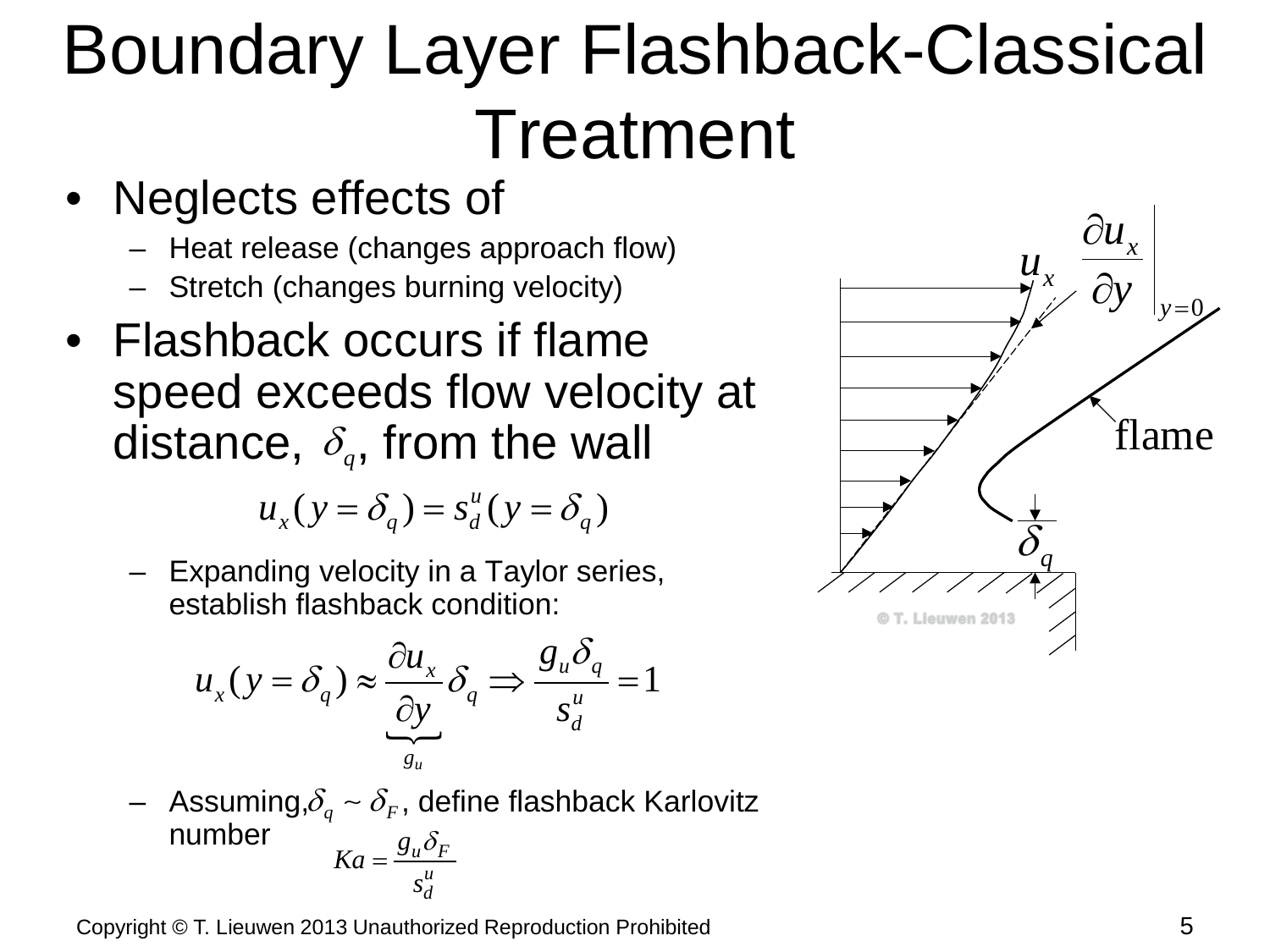## Boundary Layer Flashback

- Flashback Karlovitz number approach is well validated for open flames, such as Bunsen burners
	- Performed detailed kinetics calculations to determine flame speed and thickness for several data sets
	- Shows how prior burning velocity, flame thickness tendencies can be used to understand tendencies
		- Pressure
		- Preheat temperature
		- **Stoichiometry**



Data for figures obtained from: Grumer Ind. & Eng. Chem. 1954

Dugger Ind. & Eng. Chem 1955 Copyright © T. Lieuwen 2013 Unauthorized Reproduction Prohibited 6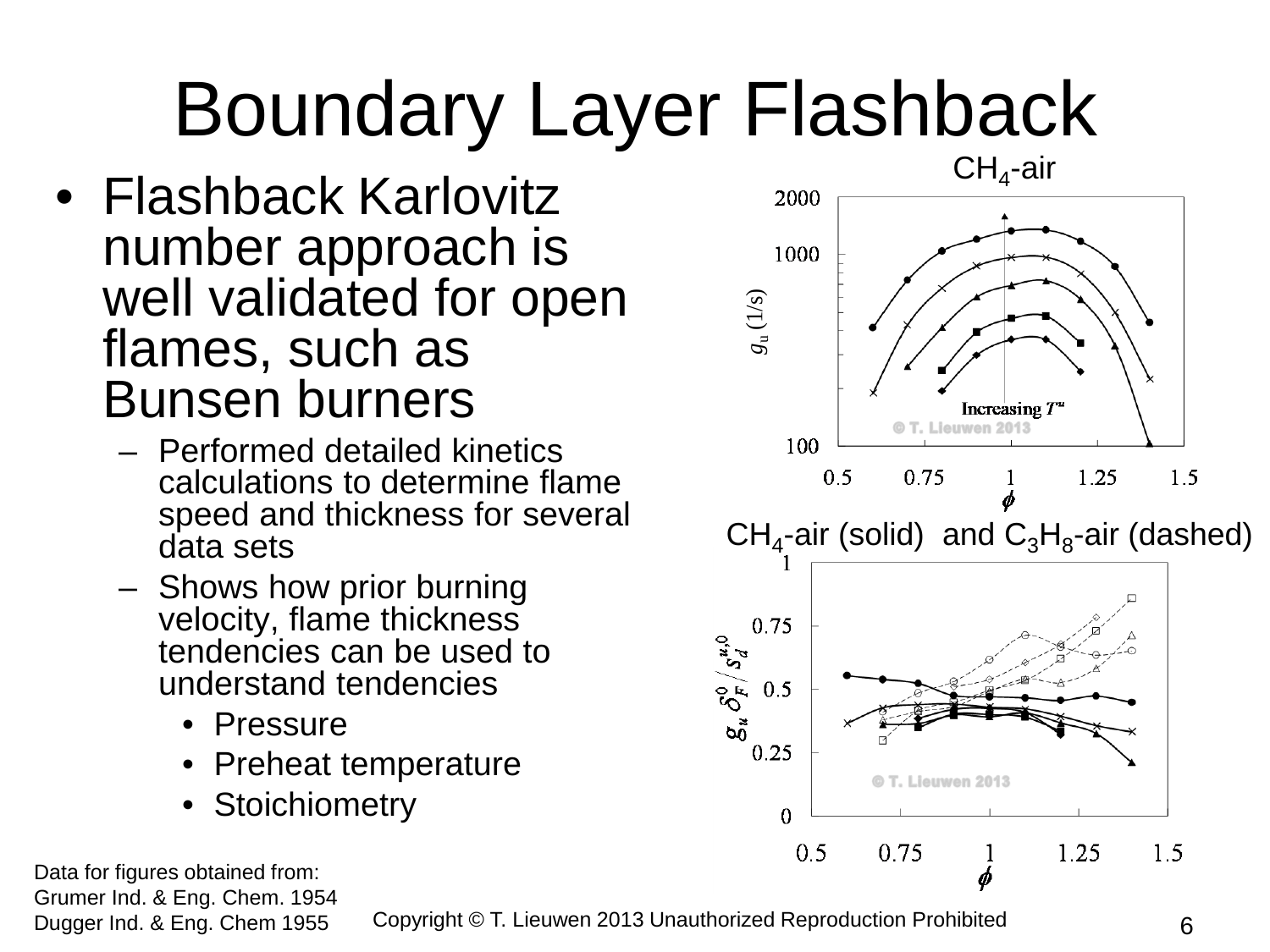# Boundary Layer Flashback

- Turbulent Boundary Layers
	- Multi-zoned
		- Near wall $\rightarrow$  laminar sublayer,  $\delta$
	- Basic scaling developed for laminar flows holds if:<br> $\delta_a < \delta_v$
	- Most literature data shows
		- $g_{u, turbulent} \sim 3 g_{u, laminar}$
	- Significant space-time variation during flashback
		- Images suggest flame interactions with boundary layer instabilities



C. Eichler Exp. In Fluids 2012 Show video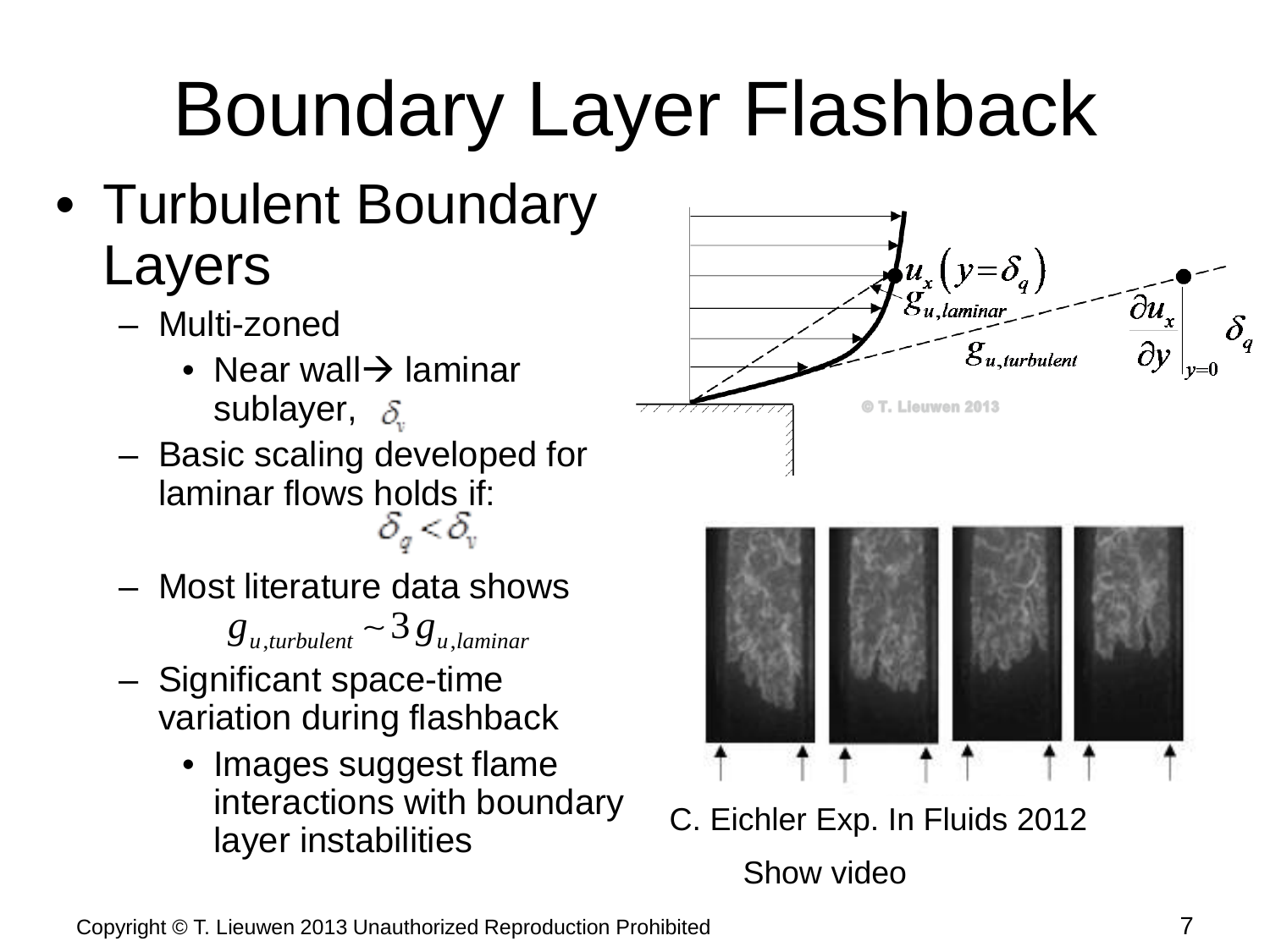## Coupled Effects of Flame Curvature and Gas Expansion

- Flame bulging into reactants
	- Approach flow decelerates
	- Streamlines diverge
	- Adverse pressure gradient
- Implications:
	- Boundary layers adverse pressure gradients lead to **separation**
	- Swirl flows adverse pressure gradients can lead to vortex breakdown
	- Triple flames flame can propagate into region with velocity that is higher than flame speed
	- Flame stability flame spontaneously develops wrinkles

Copyright © T. Lieuwen 2013 Unauthorized Reproduction Prohibited *kx* kx 68



Solid thick contours: positive pressure fluctuations

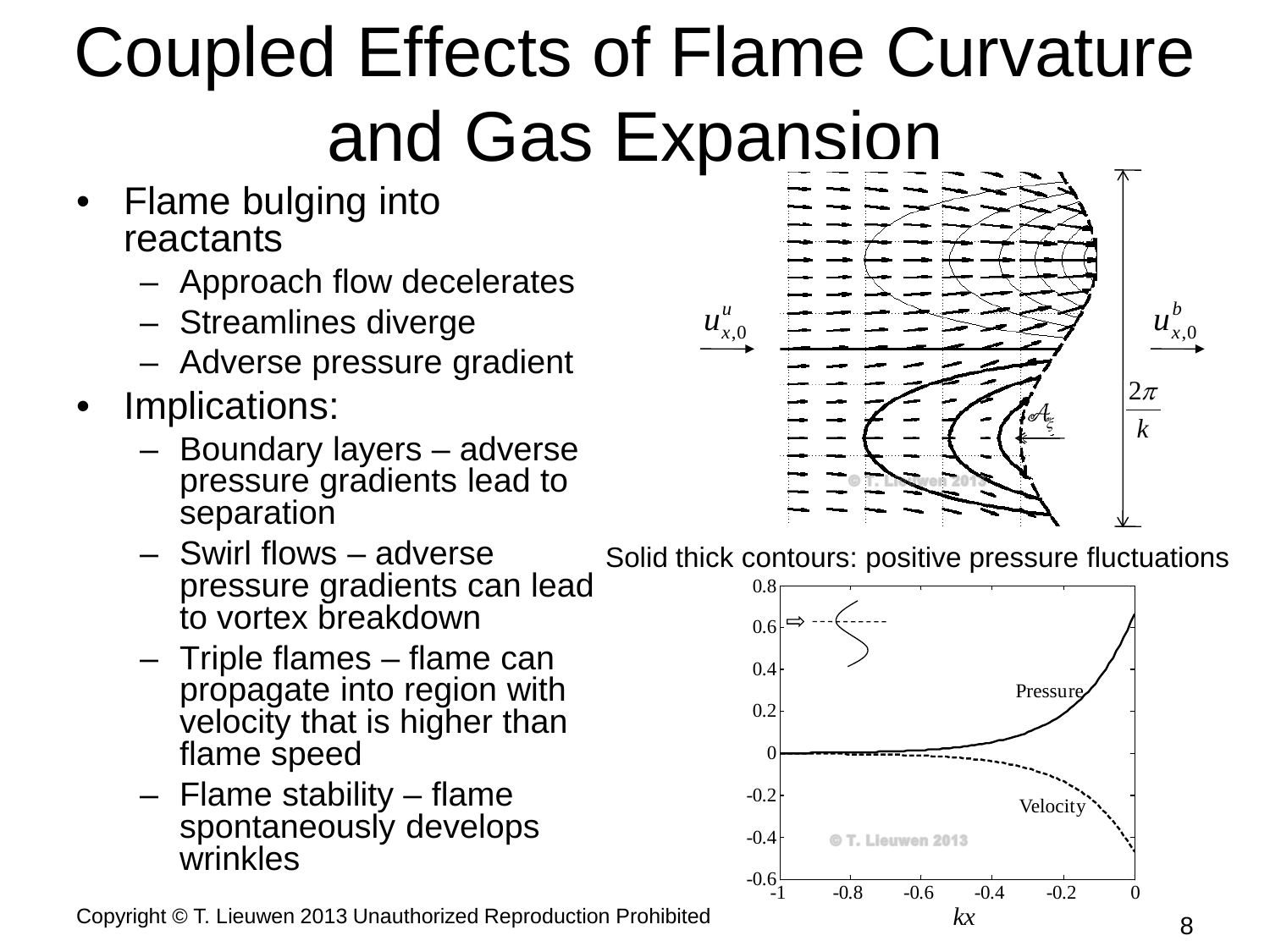### Heat Conduction Influences on Boundary Layers



### • Important implications for

- Scaling velocity gradients in shear layers
- Flame stretch rates
- Shear layer instability frequencies acoustic sensitivities

Copyright © T. Lieuwen 2013 Unauthorized Reproduction Prohibited 9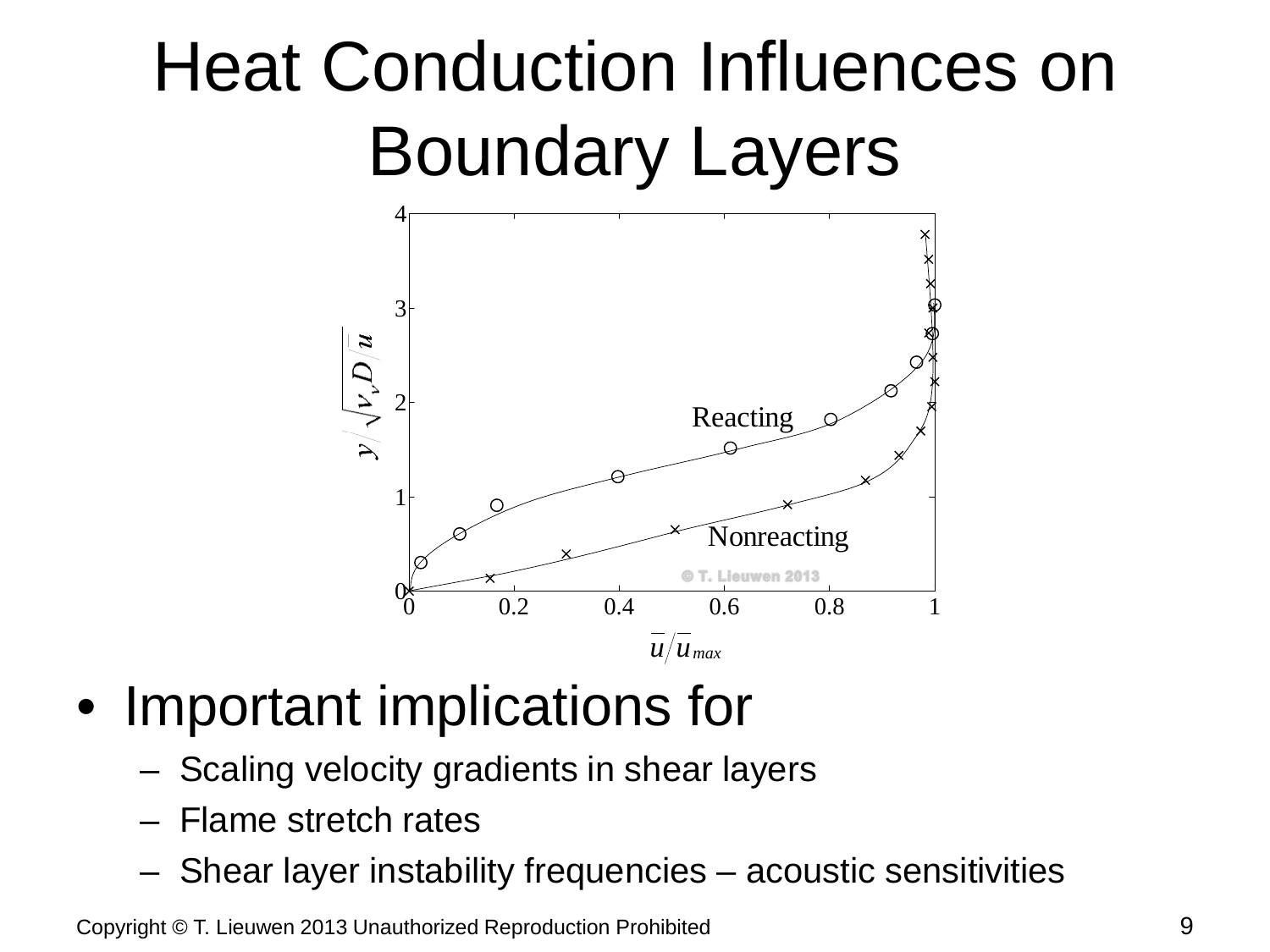## Heat Release and Stretch Effects

• Heat release modifies approach flow

• Stretch modifies burning velocity

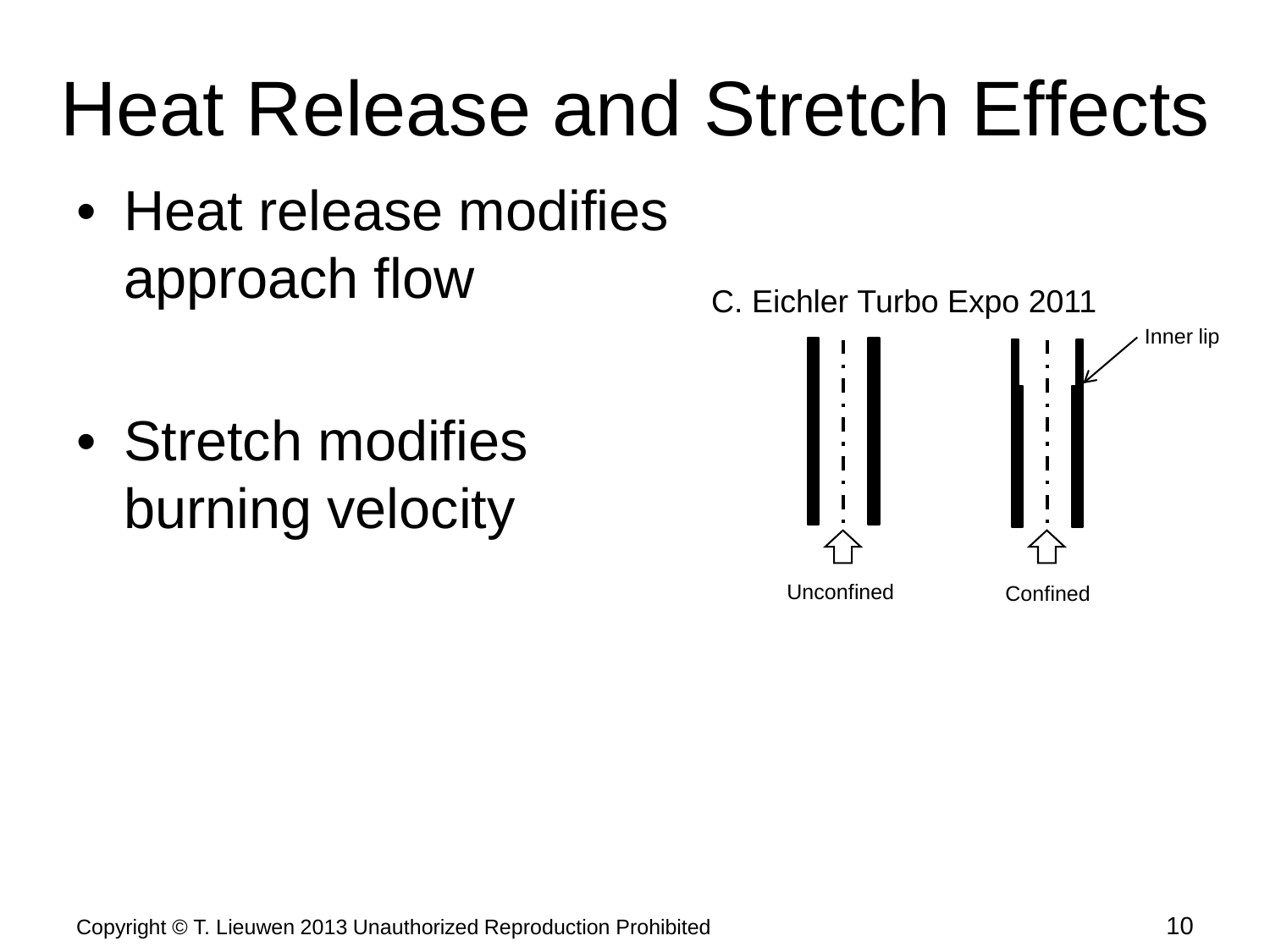## Heat Release and Stretch Effects

- Particularly important in explaining flameholding phenomenon
- Once a flashback event has occurred, difficult to expel flame from combustor
- Leading point of advancing flashback event subject to positive curvature
- Effect of gas expansion due to heat release on local flow velocity

![](_page_10_Figure_5.jpeg)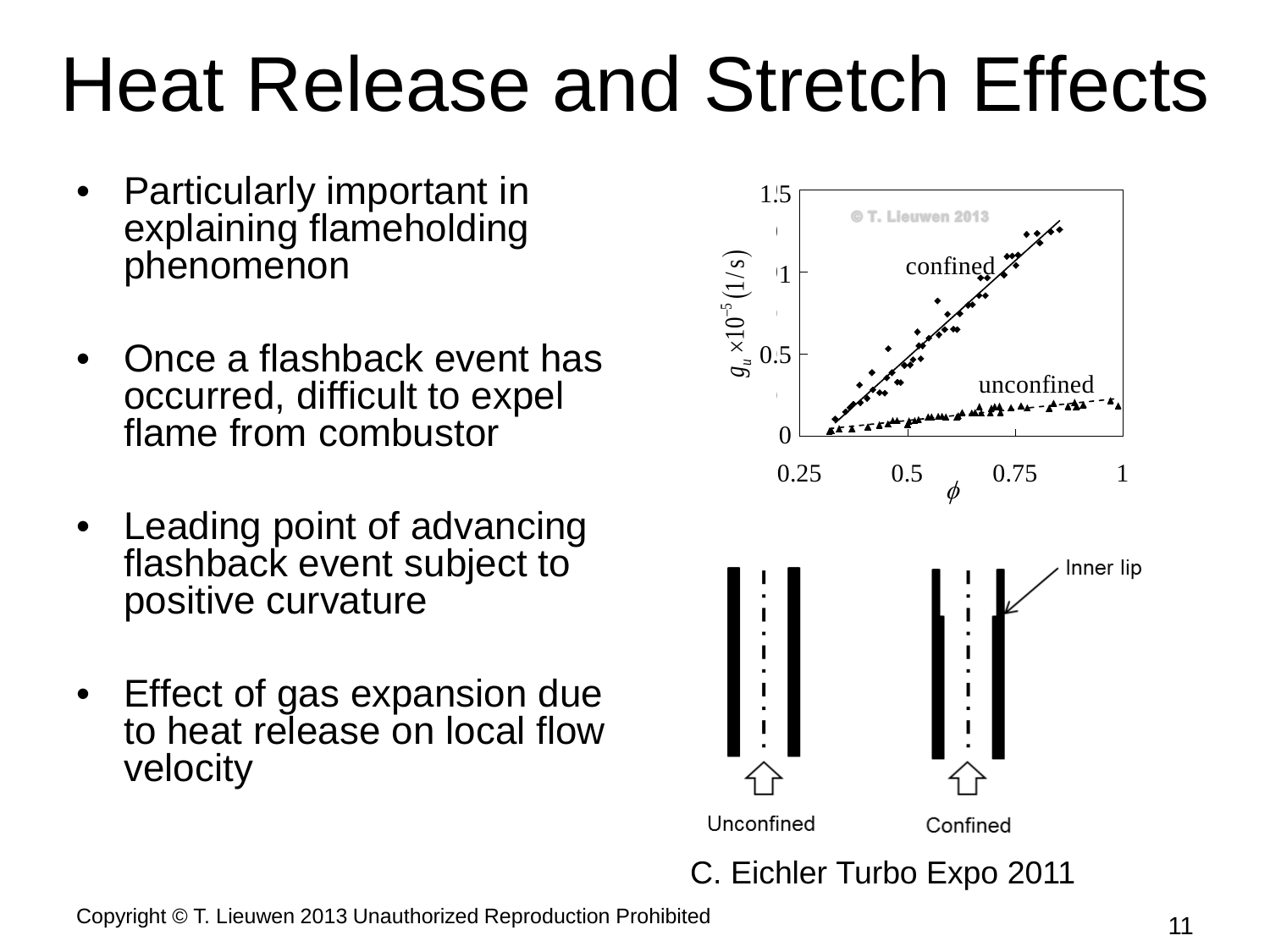## Stretch Effects

- Leading point of advancing flashback event subject to positive curvature
	- $-$  For  $Ma < 0$ , this can cause:

$$
s_d^u(y = \delta_q) \gg s_d^{u,0}
$$

•  $s_d^{u,0}$  can be a significant underestimate of flame speed

![](_page_11_Figure_5.jpeg)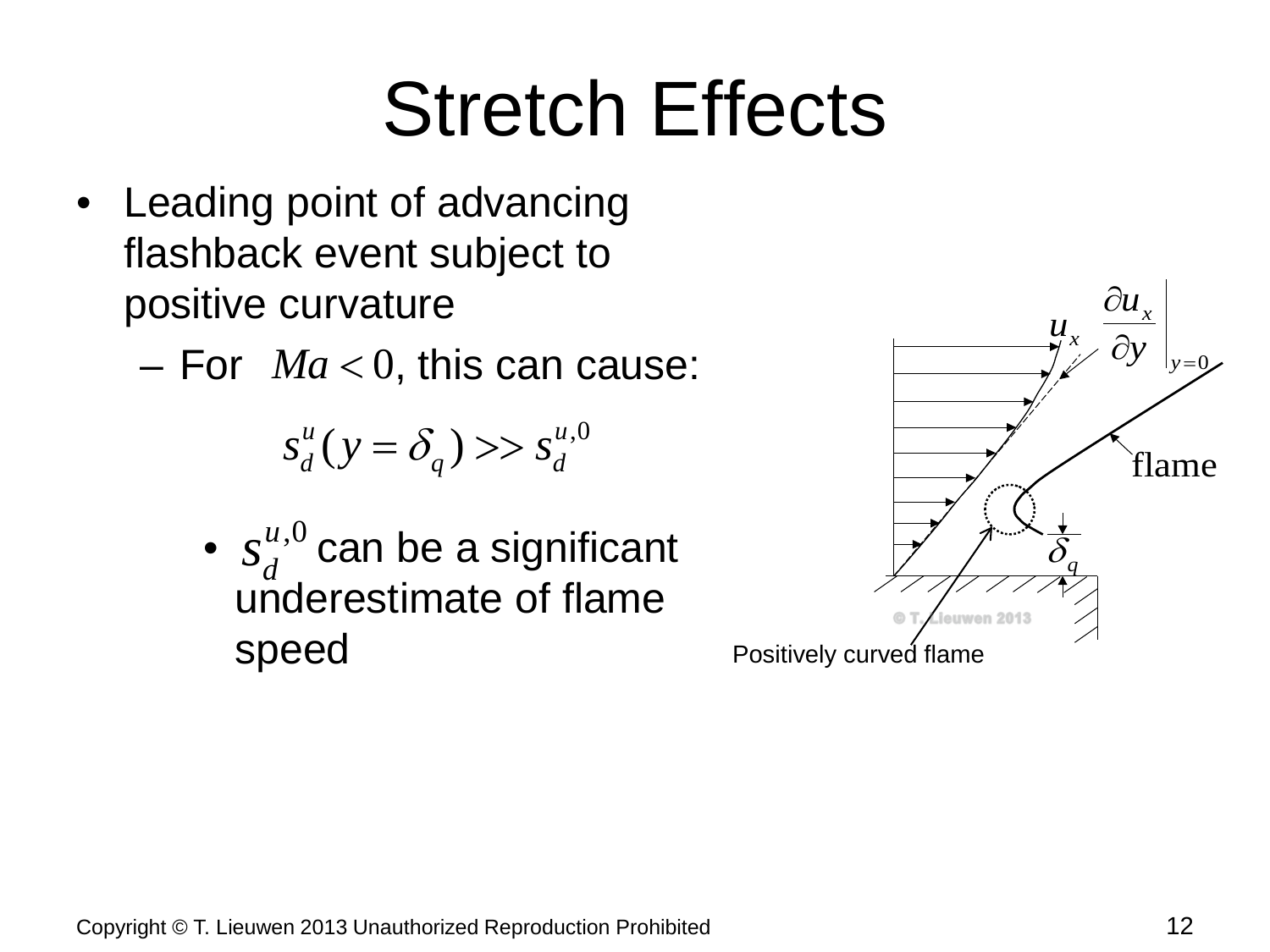## Heat Release Effects

- Gas expansion across a curved flame alters the approach flow
	- Resulting adverse pressure gradient ahead of flame decelerates flow
		- In extreme cases, can cause boundary layer separation
		- Approach flow "sucks" flame back into nozzle

![](_page_12_Figure_5.jpeg)

Figures: C. Eichler Turbo Expo 2011 Heeger *et al.* Exp. In Fluids 2010

Copyright © T. Lieuwen 2013 Unauthorized Reproduction Prohibited 13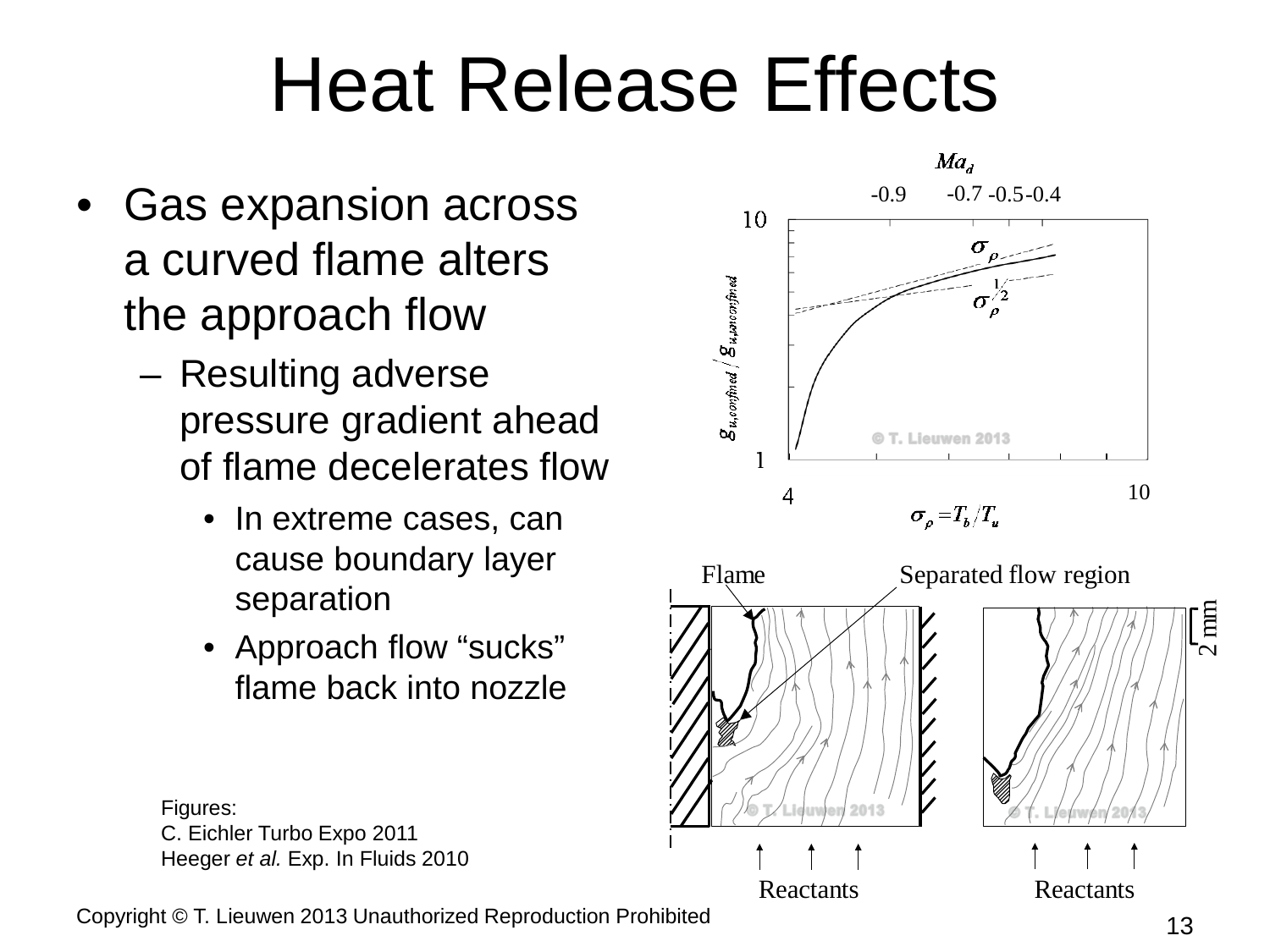# Course Outline

#### A) Introduction and Outlook

#### *B) Flame Aerodynamics and Flashback*

C) Flame Stretch, Edge Flames, and Flame Stabilization Concepts

D) Disturbance Propagation and Generation in Reacting Flows

E) Flame Response to Harmonic Excitation

- Boundary Layer flashback
- *Core Flow Flashback and Combustion Induced Vortex Breakdown*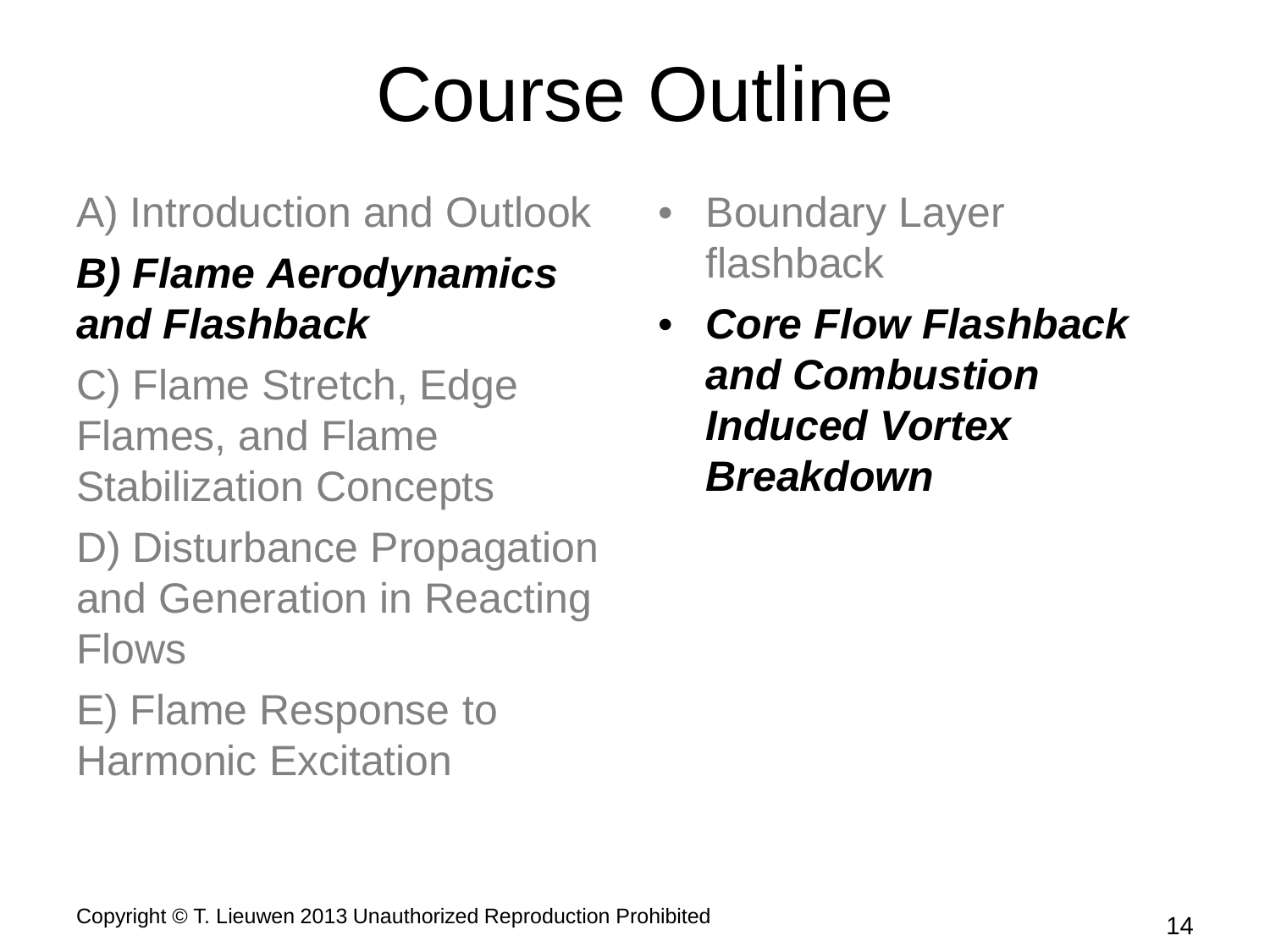### Flow Stability and Vortex Breakdown

- The degree of swirl in the flow, *S*, has profound influences on the flow structure
- Most prominent feature of high swirl number flows is the occurrence of "vortex breakdown", which is manifested as a stagnation point followed by reverse flow Stagnation

![](_page_14_Picture_3.jpeg)

![](_page_14_Picture_4.jpeg)

Billant et al., JFM, 1998 Sarpkaya, JFM, 1971

Copyright © T. Lieuwen 2013 Unauthorized Reproduction Prohibited 15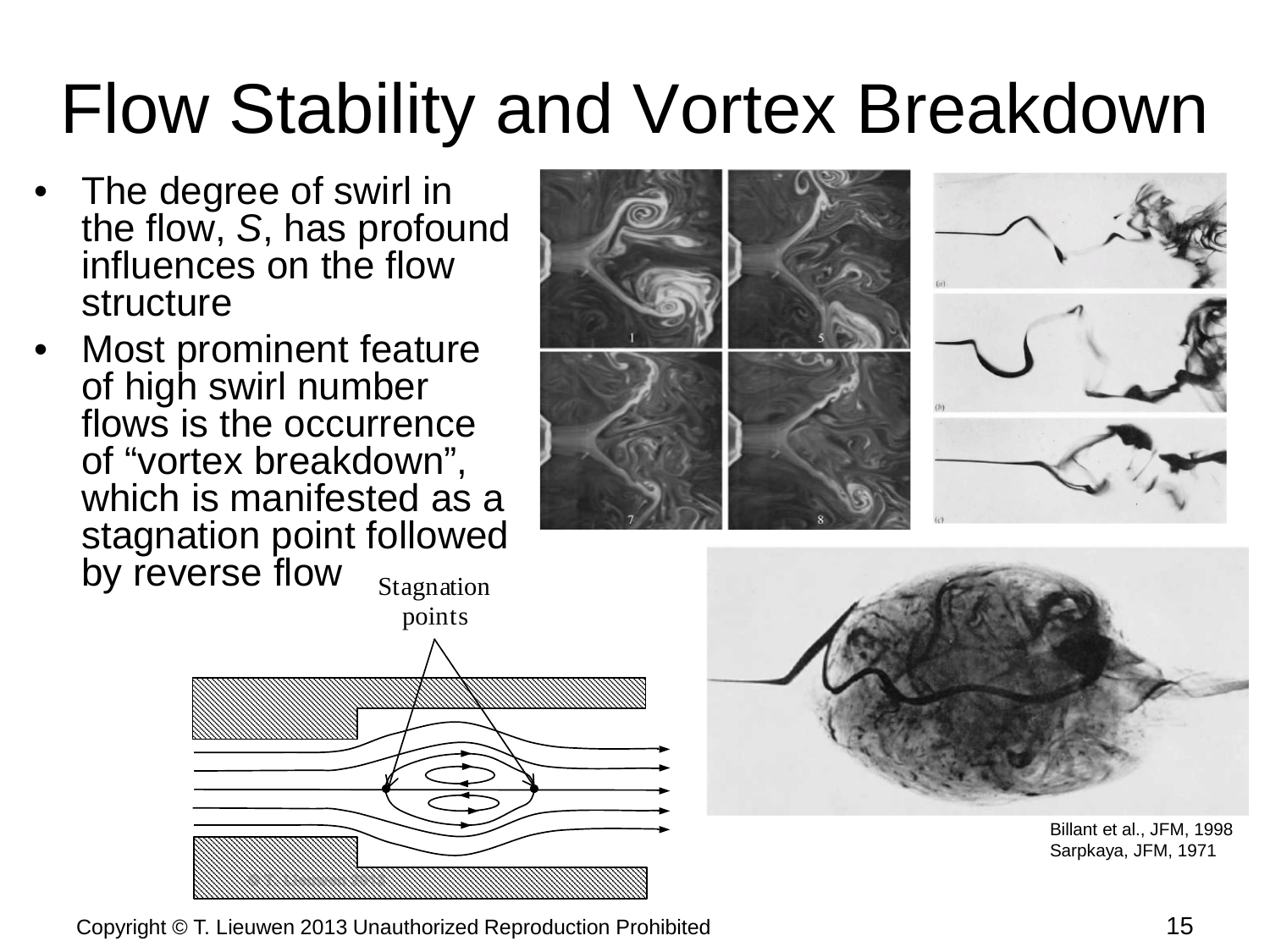### Prominent Features of Swirling Flows with Vortex Breakdown: Precessing Vortex Core

- The flow does not instantaneously rotate about the geometric centerline
- The location of zero azimuthal velocity is referred to as the "precessing vortex core" (PVC)
	- The frequency of rotation of the precessing vortex core scales with a Strouhal number based on axial flow velocity and diameter
	- Leads to a helical pattern in instantaneous axial flow velocity
	- Important to differentiate the PVC from the other helical shear flow structures which may also be present

![](_page_15_Figure_6.jpeg)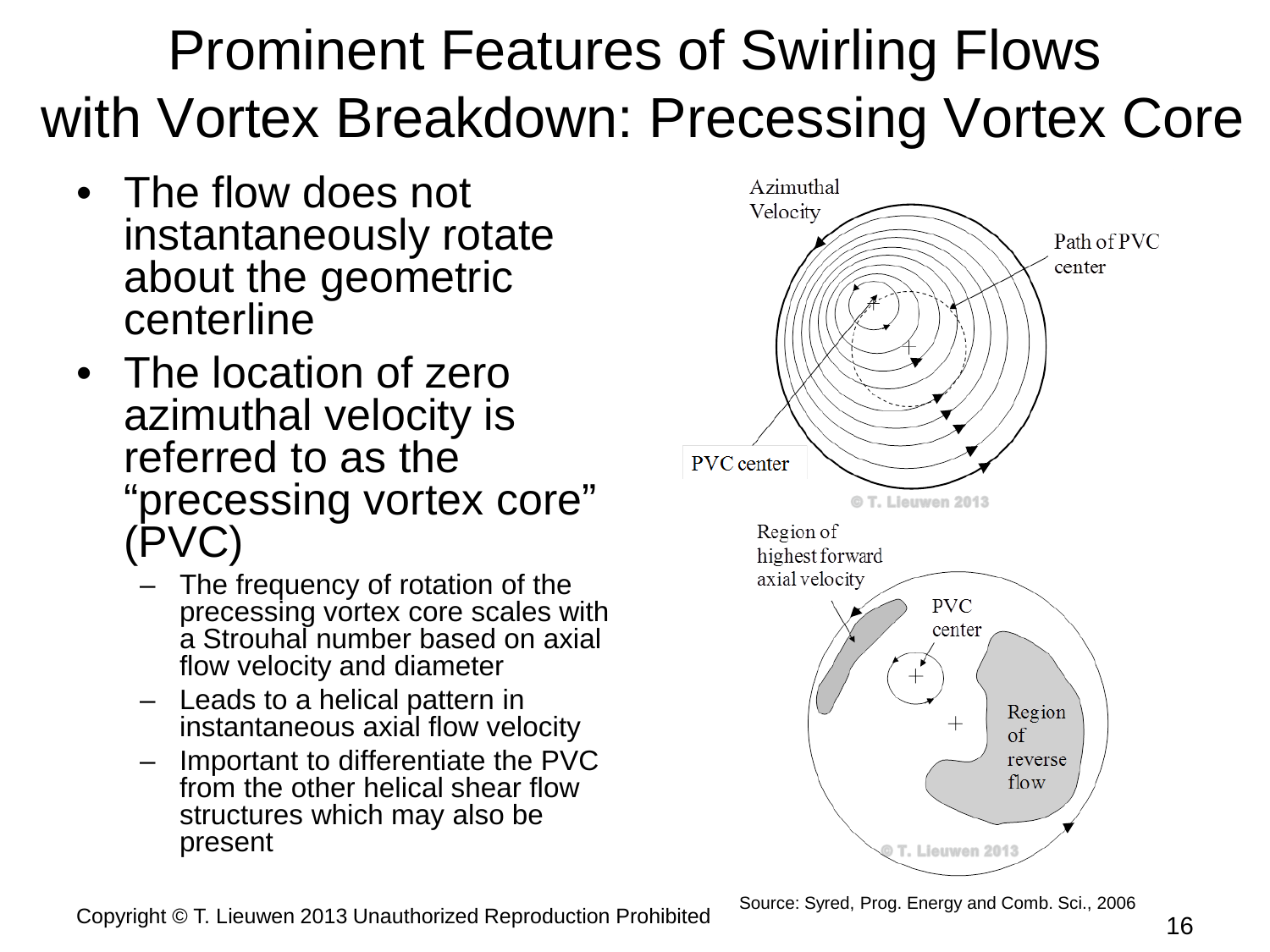## Prominent Features of Swirling Flows: Shear Layer Instability

- Shear layers exist in both span- and streamwise directions
	- Can be axisymmetric or helical

![](_page_16_Picture_3.jpeg)

![](_page_16_Picture_4.jpeg)

![](_page_16_Figure_5.jpeg)

![](_page_16_Picture_6.jpeg)

Huang and Yang, Proc. Comb. Inst., 2005

Copyright © T. Lieuwen 2013 Unauthorized Reproduction Prohibited 17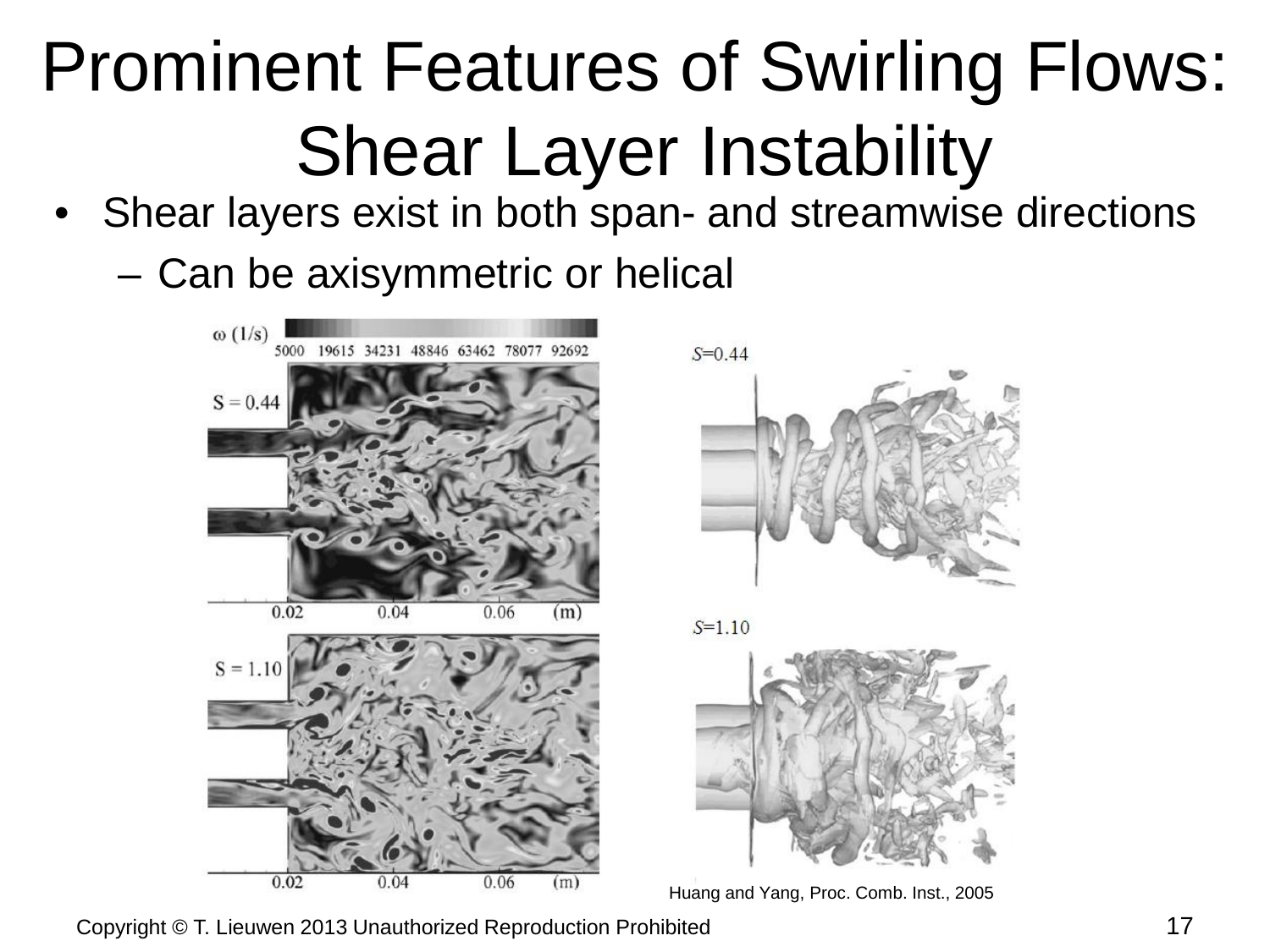### Flow Stability and Vortex Breakdown

- Vortex breakdown can be described as a "fold catastrophe"
	- Bifurcation of the possible steady state solutions to the Navier-Stokes equations
- In high Re flows, there is an intermediate swirl number range where flow is bi-stable and hysteretic
	- i.e., either vortex breakdown or no vortex breakdown flow state possible

Source: Lopez, Physics of Fluids, 1994

![](_page_17_Figure_6.jpeg)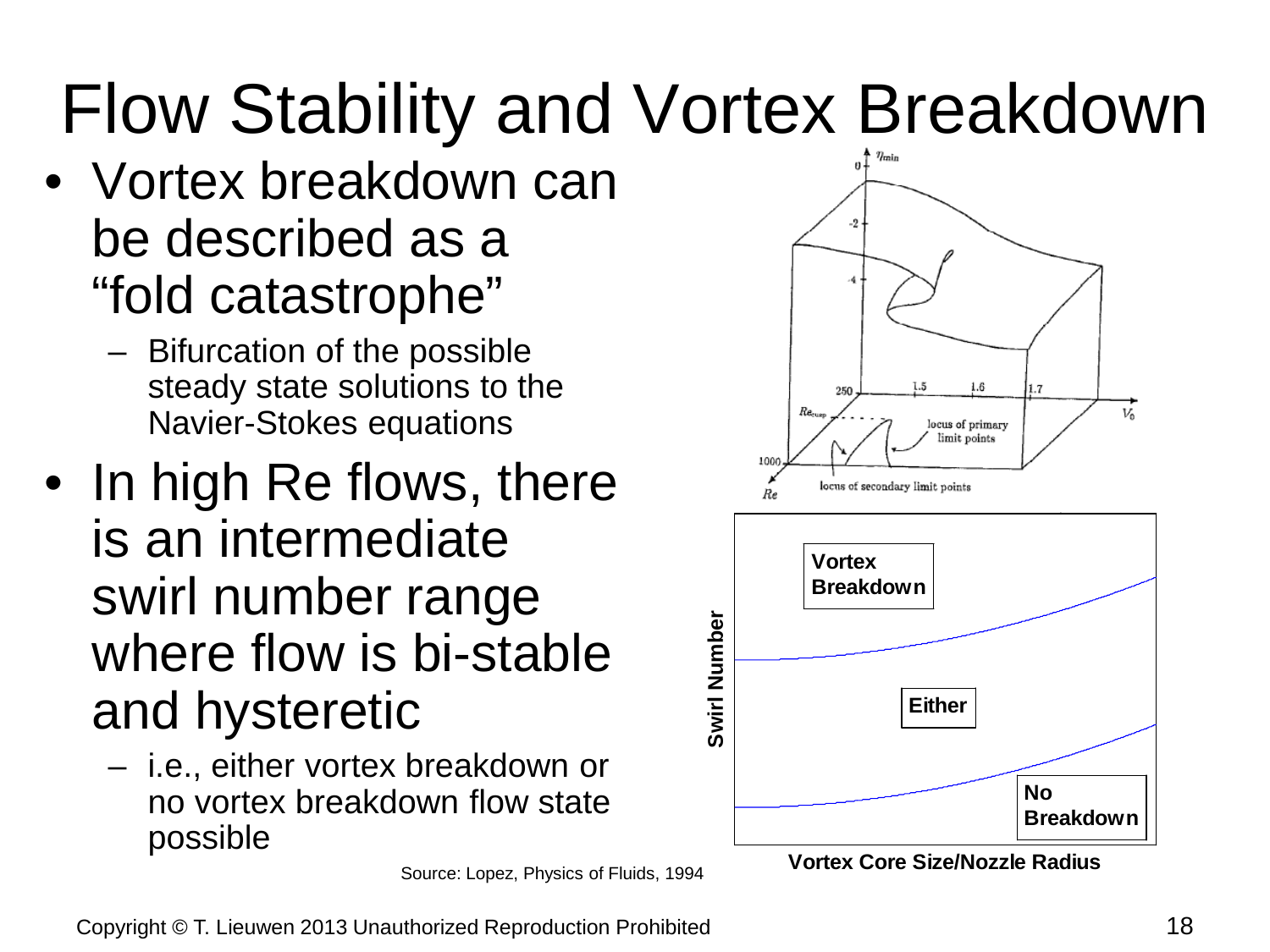### Flow Stability and Vortex Breakdown: Example calculation

• Vortex breakdown can be predicted for given velocity profile

– "Q-vortex" velocity profile:

![](_page_18_Figure_3.jpeg)

$$
\frac{u_{x,0}}{u_{b,0}} = 1 + \frac{2\chi}{1 - \chi} \exp(-\frac{5}{4}(\frac{r}{r_c})^2)
$$

$$
\frac{ru_{\theta,0}}{u_{b,0}} = \frac{S_v}{(r/r_c)} \frac{(1 - \exp(-\frac{5}{4}(\frac{r}{r_c})^2))}{(1 - \exp(-5/4))}
$$

$$
\chi = \frac{u_{a,0} - u_{b,0}}{u_{a,0} + u_{b,0}}
$$

Axial and azimuthal velocity profiles used for vortex breakdown calculation, using  $S_r = 0.71$ for  $u_{\theta}$ <sub>o</sub>plot.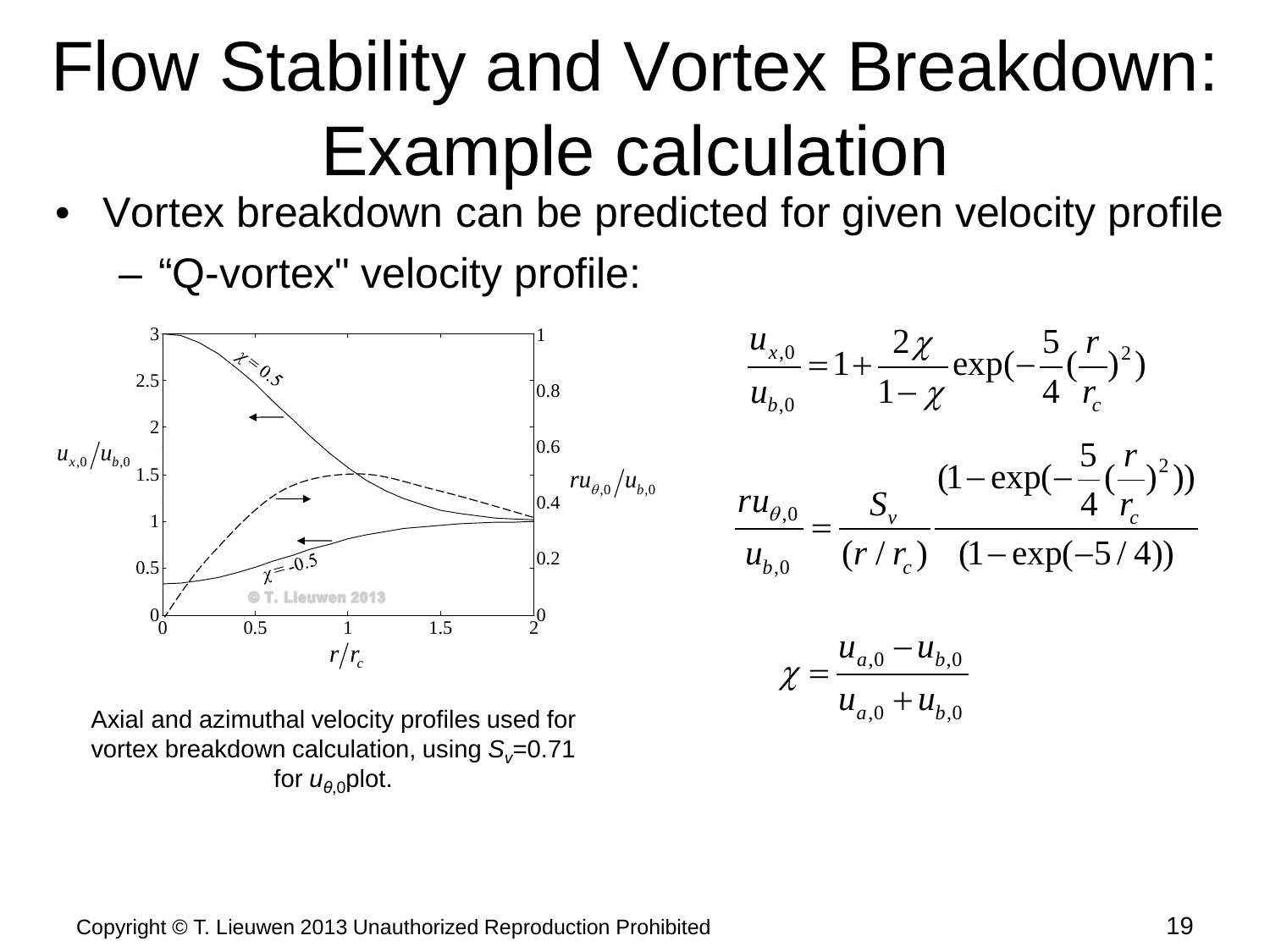### Flow Stability and Vortex Breakdown: Example Calculation

![](_page_19_Figure_1.jpeg)